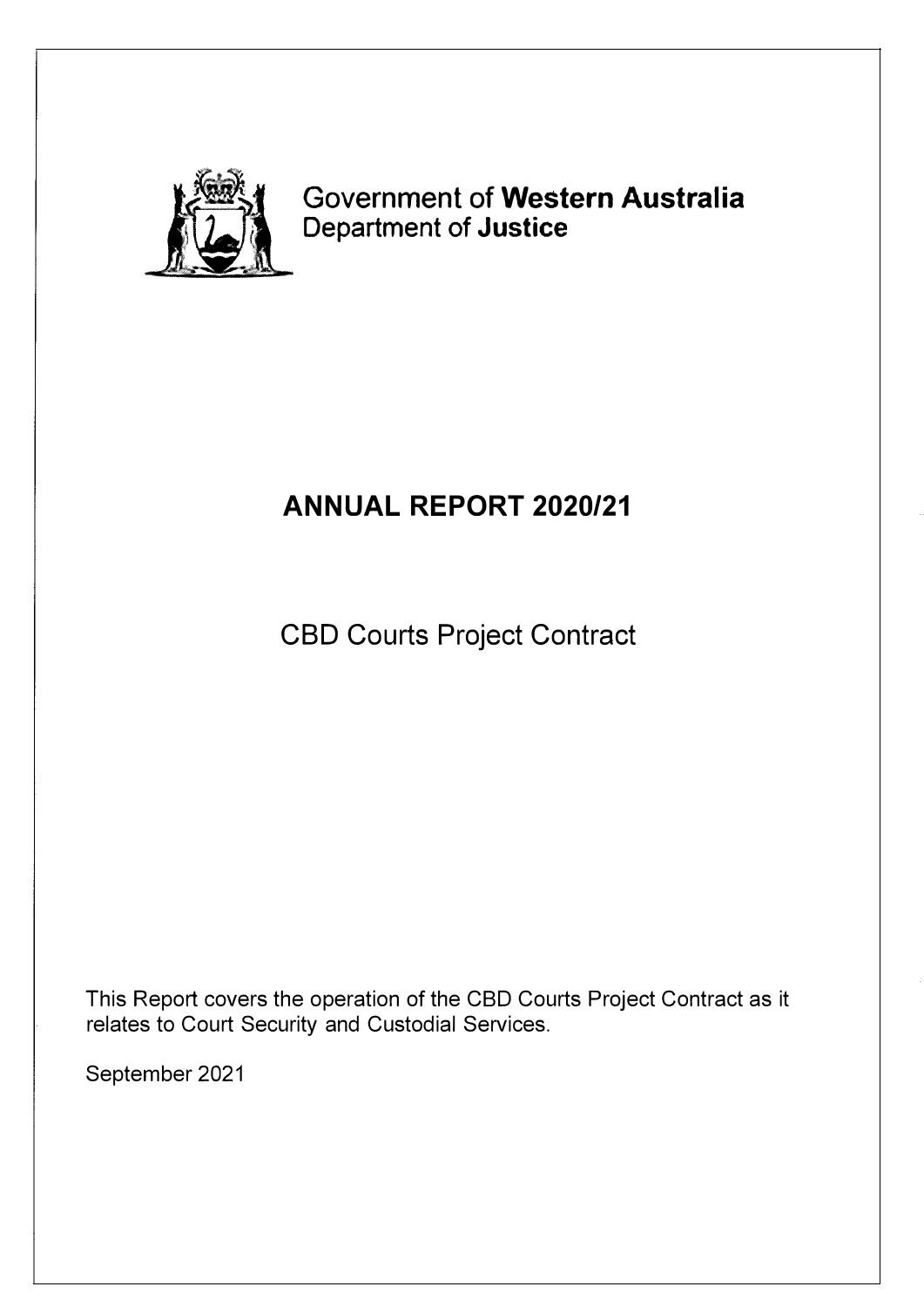

## **Government of Western Australia Department of Justice**

## **CBD Courts Project Contract**

Annual Report 2020/21

Hon Bill Johnston MLA Minister for Corrective Services

In accordance with section 45 of the *Court Security and Custodial Services Act 1999*  (the Act), I hereby submit for your information and presentation to Parliament the 2020/21 Annual Report of the CBD Courts Project Contract. This report relates to the provision of court security and custodial services under the CBD Courts Project Contract Public Private Partnership with Western Liberty Group Pty Ltd.

Under section 45 of the Act, the Chief Executive Officer of the agency principally assisting the Minister for Corrective Services, is required to submit to you by 30 September each year a report on each contractor who provided services under a contract in the preceding 12 months.

This report presents an overview of services provided under the CBD Courts Project Contract by Western Liberty Group through their contractor G4S Custodial Services Pty Ltd (G4S). While G4S perform the services, the State's contract is with Western Liberty Group. This is reflected in the Annual Report through reference to Western Liberty Group in the main, with such references to be read as including G4S.

Compliance and statistical information in the report is presented for the period 1 July 2020 to 30 June 2021

Dr Adam Tomison Director General DEPARTMENT OF JUSTICE

21 September 2021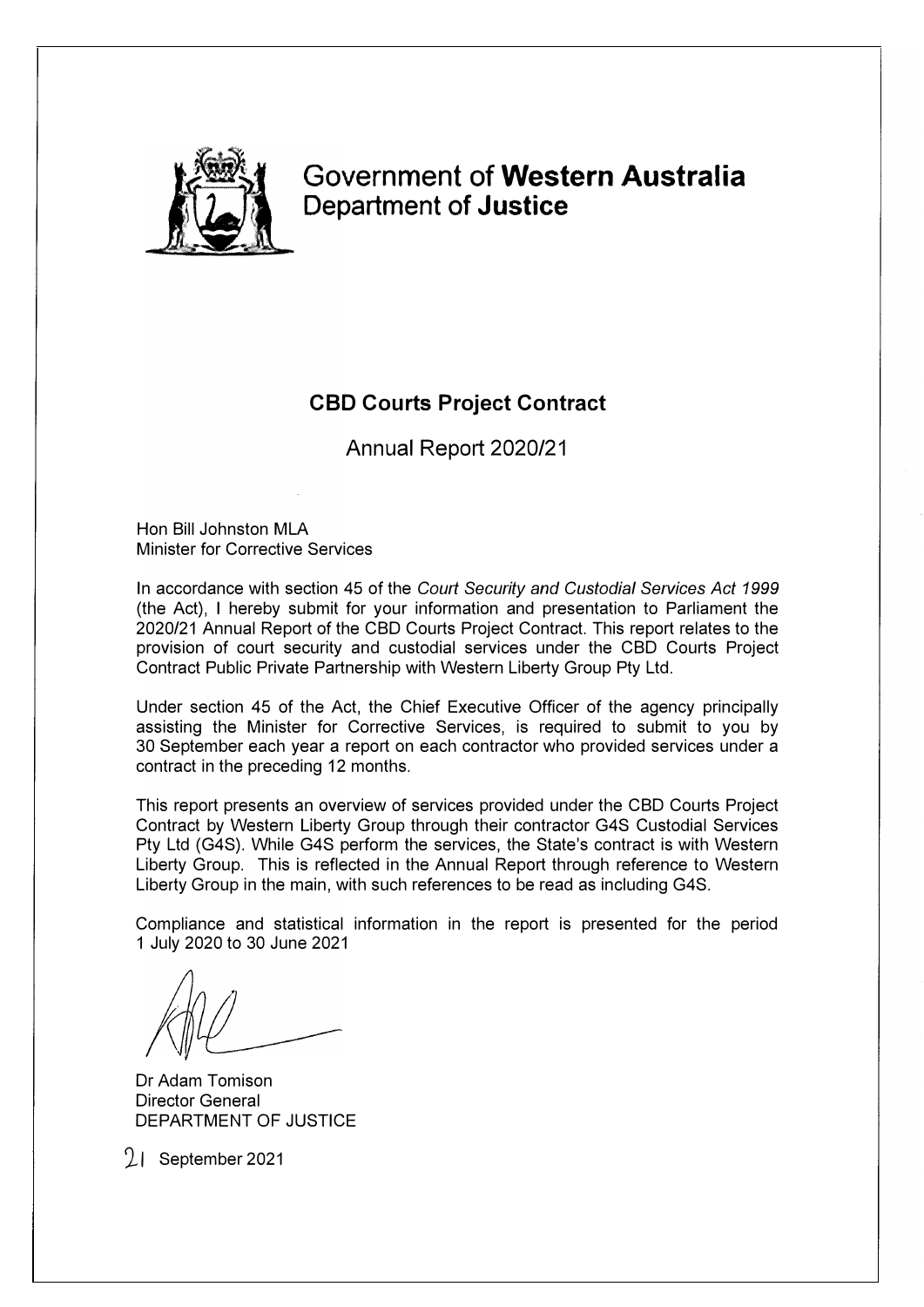| 1.             | FOREWORD AND DIRECTOR GENERAL'S MESSAGE 4 |  |  |  |
|----------------|-------------------------------------------|--|--|--|
| 2 <sub>1</sub> |                                           |  |  |  |
| 3.             |                                           |  |  |  |
| 4.             |                                           |  |  |  |
| Α.             |                                           |  |  |  |
| <b>B.</b>      |                                           |  |  |  |
| C.             |                                           |  |  |  |
| D.             |                                           |  |  |  |
| E.             |                                           |  |  |  |
| F.             |                                           |  |  |  |
| 5.             |                                           |  |  |  |
| Α.             |                                           |  |  |  |
| B.             |                                           |  |  |  |
| C.             |                                           |  |  |  |
| 6.             |                                           |  |  |  |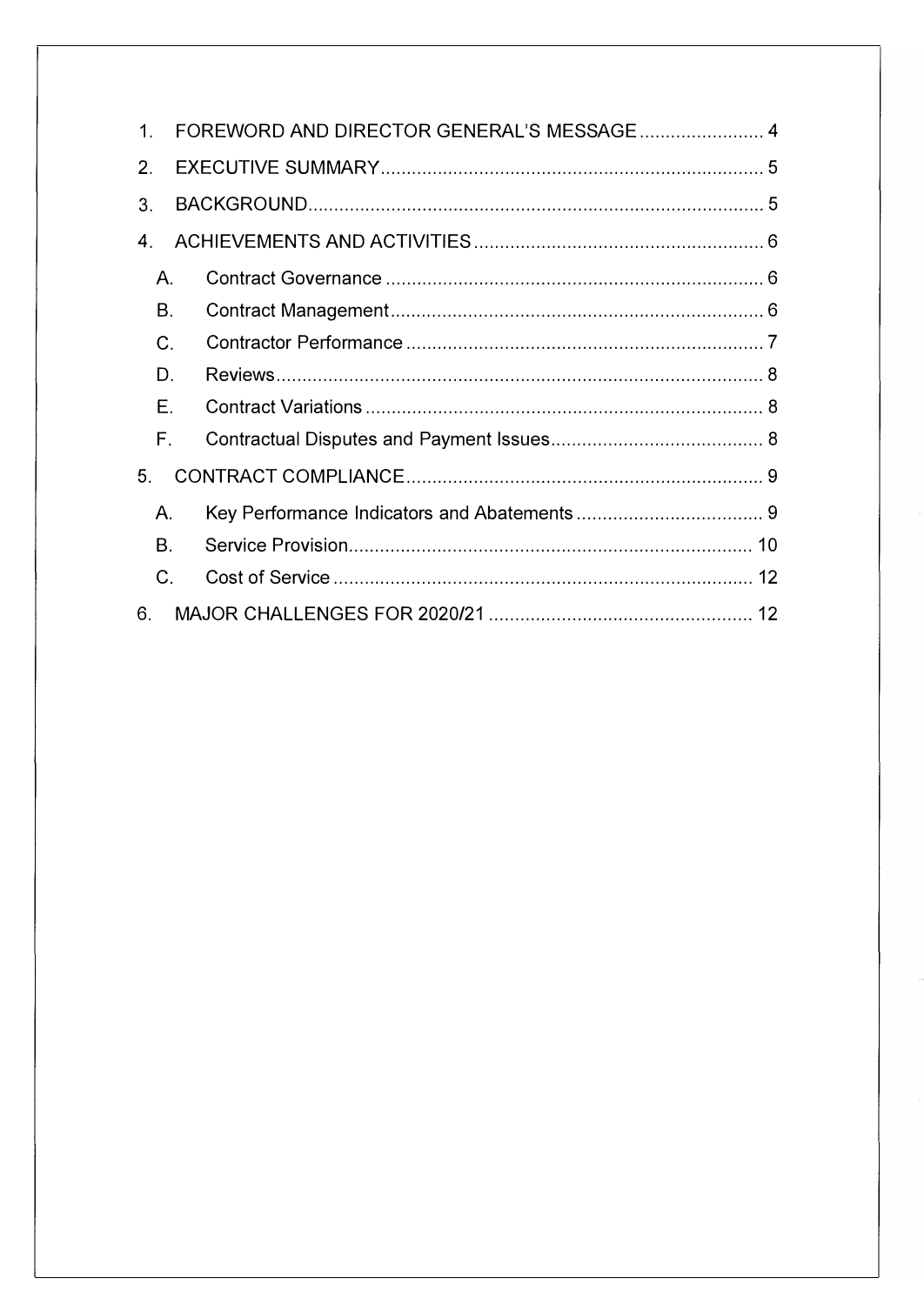### **1. FOREWORD AND DIRECTOR GENERAL'S MESSAGE**

The court security and custodial services provided under the CBD Courts Project Contract include services provided at both the District Court Building and the Central Law Courts. These two sites represent the bulk of court security and court custodial workload in the Perth metropolitan area. These services are part of a broader range of services provided by Western Liberty Group to the Department of Justice as part of the CBD Courts Project Contract Public Private Partnership.

The CBD Courts Project Contract was a unique model for the procurement and provision of court security and custodial services for the State of Western Australia through the amalgamation of service provision with the design, construction, maintenance and operation of the facilities in which the services are provided. To date, the project has resulted in the provision of good quality court security and custodial services in the District Court Building and Central Law Courts Building.

The provision of services under the Public Private Partnership has now been operating for thirteen years. I am pleased to report Western Liberty Group continued to provide a high level of security and custodial services in the District Court and the Perth Magistrates Court of Western Australia during the 2020/21 reporting period. This level of service has been achieved through a very positive and longstanding working relationship, and the continued monitoring of detailed performance linked indicators that provide comprehensive coverage of the standard of services to be provided by the contractor.

The high level of service delivered to date and the strong relationship built between the State and Western Liberty Group holds the partnership in good stead for continued success into the remaining years of the contract.

Dr Adam Tomison Director General DEPARTMENT OF JUSTICE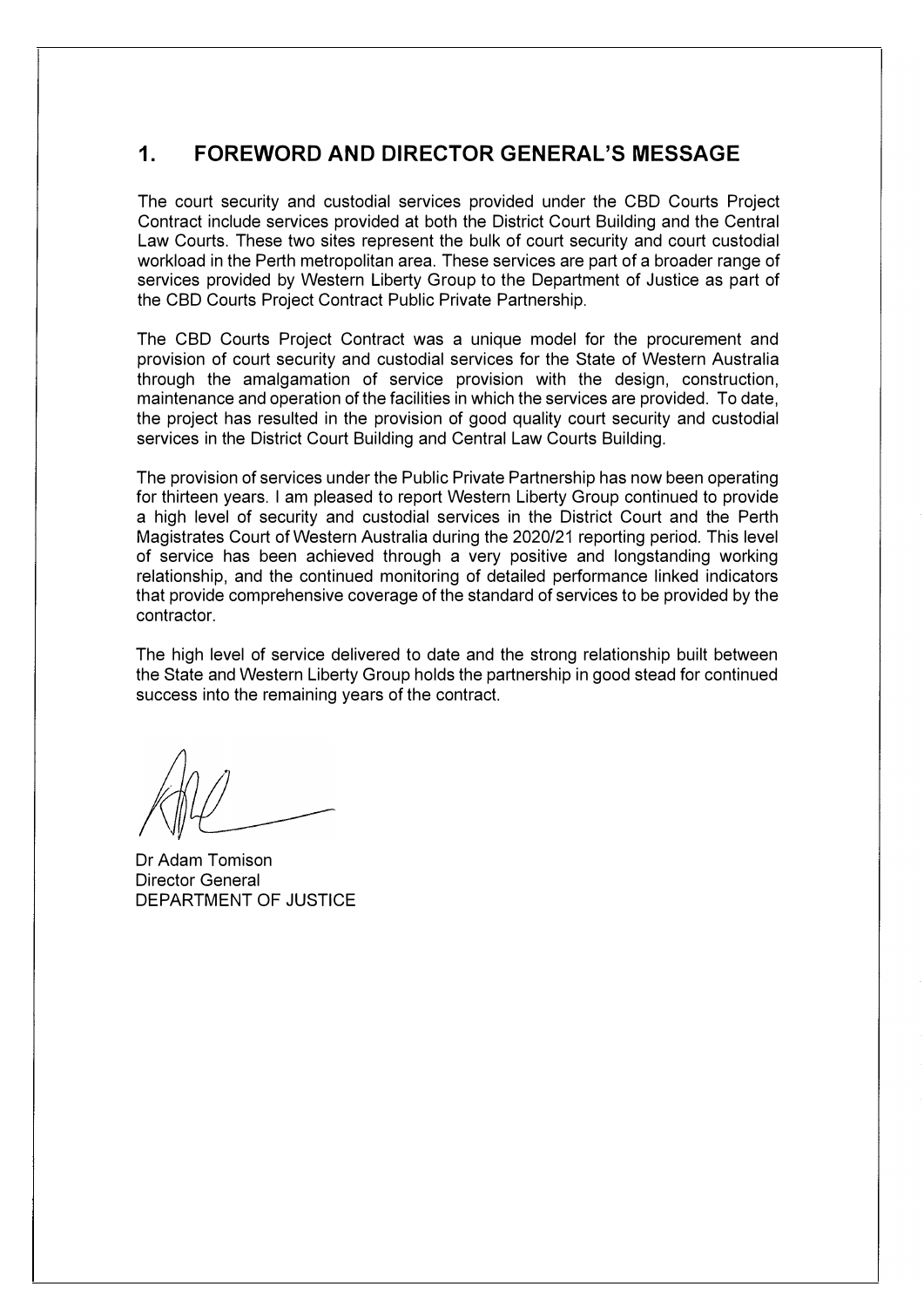## **2. EXECUTIVE SUMMARY**

The provision of services under the CBD Courts Project Contract commenced on 3 June 2008. The 2020/21 year was the thirteenth year of operation under the Services Agreement with Western Liberty Group for the provision of court security and custodial services at the District Court Building and the Central Law Courts Building.

The Principal of the Services Agreement under the contract pursuant to section 20(1) of the *Court Security and Custodial Services Act 1999* (the Act) is the Director General, Department of Justice (DoJ).

In managing the Services Agreement, the Department actively monitored, managed and reported on Western Liberty Group's performance during 2020/21. The Department met and communicated with Western Liberty Group on a regular basis to deal with contractual and operational issues.

In the thirteenth year of service provision Western Liberty Group performed well again and provided a high level of court security and custodial services in the District Court Building and Central Law Courts Building. There was no major service delivery failures that impacted on court operations and the department's stakeholders continued to be satisfied with the level of service provided.

## **3. BACKGROUND**

In June 2005, the State entered into a 27 year Public Private Partnership with Western Liberty Group for the provision of facilities and services associated with the operation of courts in the Perth Central Business District (CBD). This initiative is referred to as the CBD Courts Project. The contract with Western Liberty Group is comprised of two major and separate components, namely the Facilities Agreement and the Services Agreement.

The Facilities Agreement requires Western Liberty Group to design, construct and maintain the following:

- District Court Building and pedestrian tunnel under Hay Street to the Central Law Courts (Stage 1);
- Custodial areas of the Central Law Courts (Stage 2); and
- Security systems in the Central Law Courts (Stage 3).

Construction of the District Court Building and the Central Law Courts custodial area was completed during 2008. Construction of the Central Law Courts security systems was completed in April 2010.

The Services Agreement requires Western Liberty Group to provide the following services:

- Custody services within the District Court and Central Law Courts;
- User management and court security services within the District Court and Central Law Courts;
- Court recording and transcription services and court booking services within the District Court Building only; and
- Hard and soft facility management services for the District Court Building and Central Law Courts custodial area and security systems.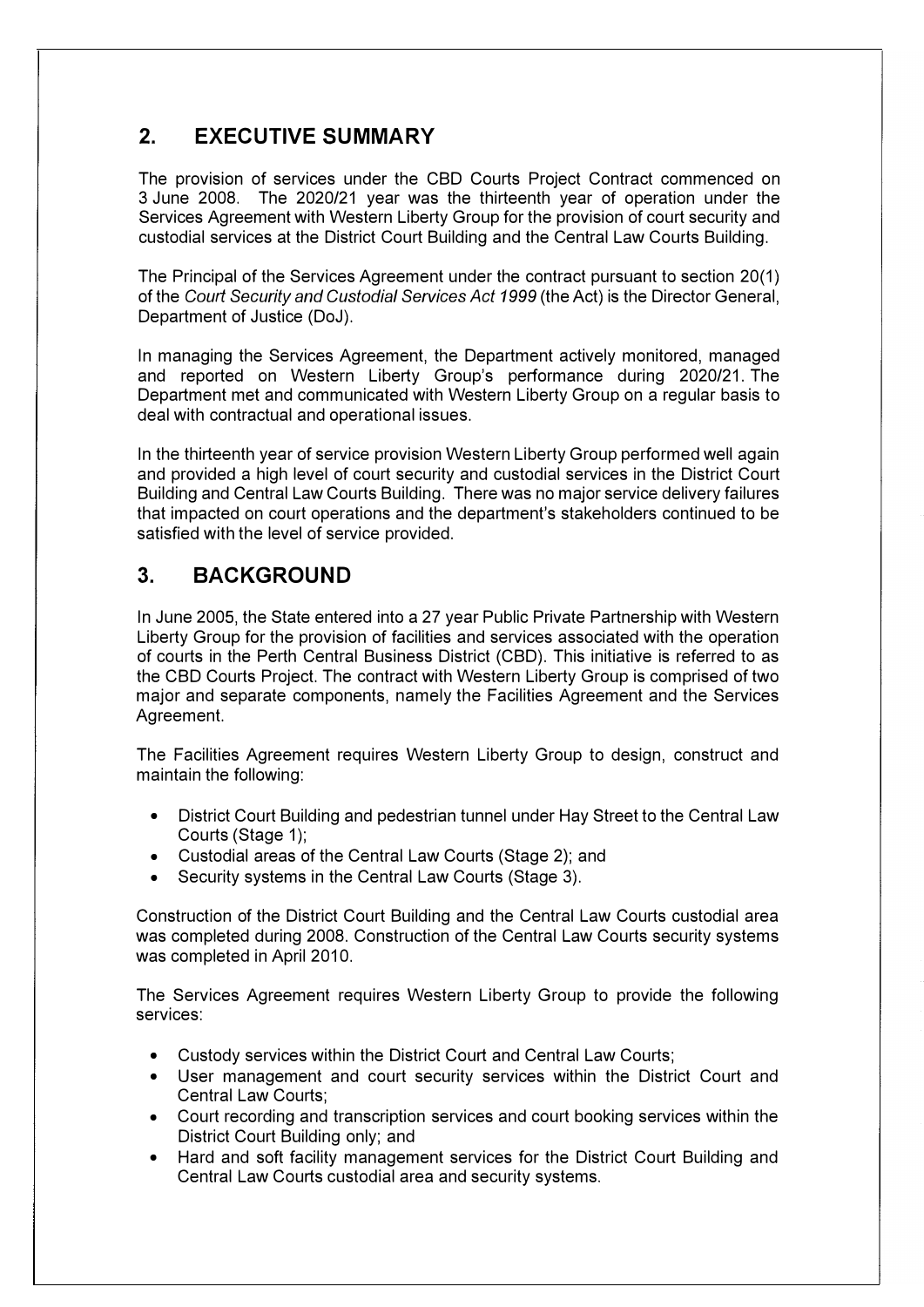Services provision under the Services Agreement began on 3 June 2008 following completion of the District Court Building. Performance of the court security and custodial services is subject to the requirements of the Act and is subcontracted to G4S Custodial Services Pty Ltd (G4S). While G4S perform the services, the State's contract is with Western Liberty Group Pty Ltd. This is reflected in this report through reference to Western Liberty Group in the main, with such references to be read as including G4S.

This report is submitted in accordance with Section 45 of the Act for the period 1 July 2020 to 30 June 2021.

## **4. ACHIEVEMENTS AND ACTIVITIES**

#### A. Contract Governance

The governance arrangements for the Services Agreement consist of a committee structure as specified under the Services Agreement, management delegations from the Principal of the Services Agreement and documented roles and responsibilities for individual executive and management positions within the Department.

The committee structure is outlined below.

| <b>Title</b>           | Chairperson                   | <b>Focus</b>                      |
|------------------------|-------------------------------|-----------------------------------|
| Management             | <b>Executive Director</b>     | Contract strategic direction,     |
| <b>Board</b>           | Court & Tribunal              | governance and performance (meets |
|                        | <b>Services</b>               | biannually)                       |
|                        | (DoJ)                         |                                   |
| <b>Management User</b> | Judge of the District         | Operational service delivery      |
| Group                  | Court                         | requirements and standards (meets |
|                        |                               | quarterly)                        |
| Working                | <b>CBD Courts Project</b>     | Contract management and service   |
| Committee              | <b>Contract Administrator</b> | provision (meets quarterly)       |
|                        | (DoJ)                         |                                   |

The Principal of the Services Agreement is the Director General of the Department of Justice. Contract management responsibilities have been delegated to the Executive Director, Court and Tribunal Services of the Department of Justice, pursuant to section  $20(1)$  of the Act.

#### **B. Contract Management**

Contract management associated with the Services Agreement was undertaken by the Court and Tribunal Services division of the Department. The Contract Management Team in that division actively monitors, manages and reports Western Liberty Group's performance at the contractual level while also endeavouring to continue to build and maintain a long-term cooperative relationship. This is to ensure the partnership is a success for both the State and Western Liberty Group. Members of the team meet and/or communicate with Western Liberty Group and its sub-contractors on a regular basis to deal with contractual and operational issues as they arise and continually develop strategies for service improvement.

The Department has developed a comprehensive contract management plan to assist with the management of the contract. The core processes addressed by the contract management plan and associated working documents relate to: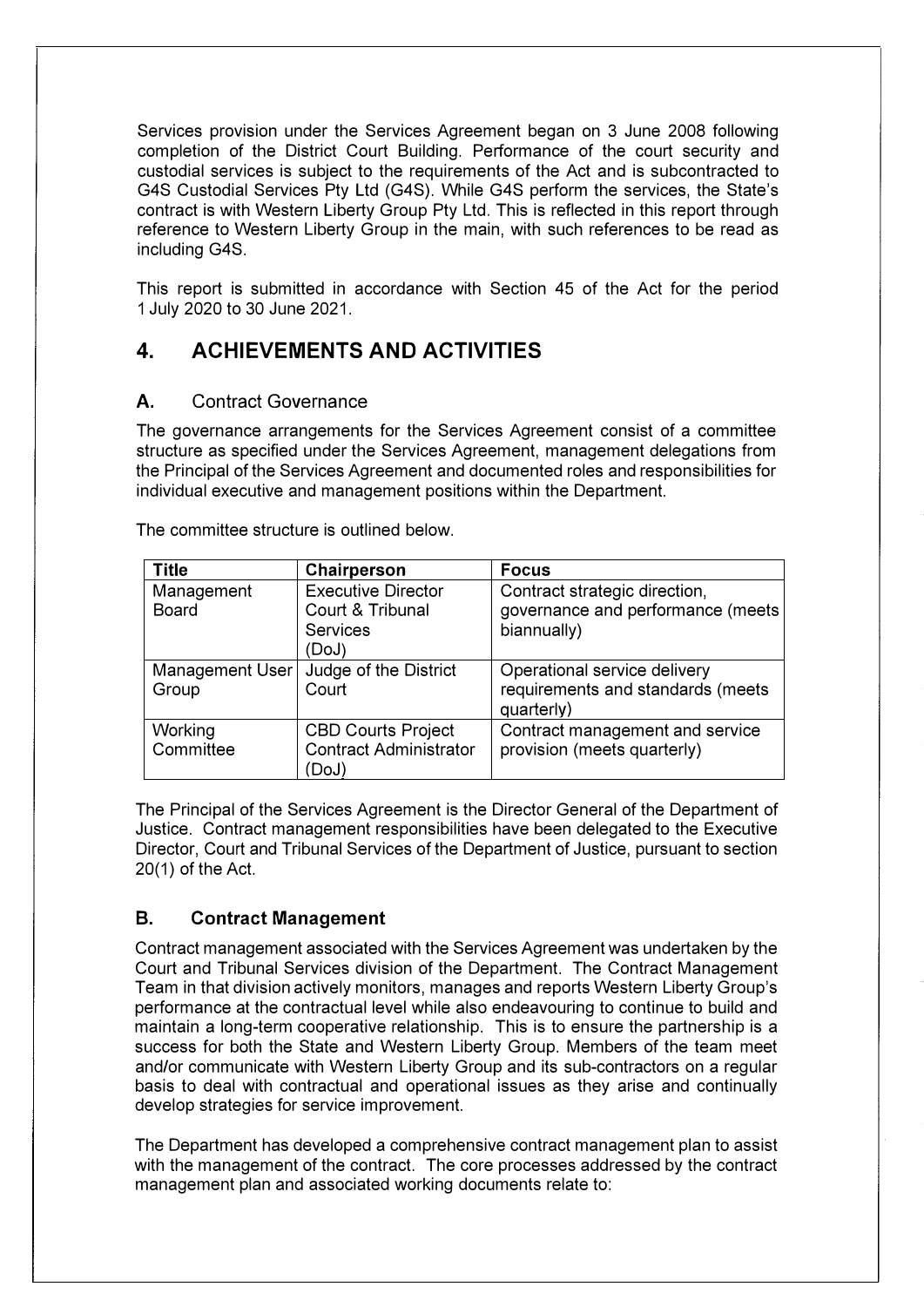- performance reporting and monitoring;
- relationship management, dispute resolution and issue management;
- governance, probity and compliance;
- knowledge and information management;
- change management;
- contingency planning; and
- ongoing review.

In undertaking specific monitoring of the services provided under the Act, the contract management team uses information from a range of sources. These include:

- reviewing data on custody hours, movements and incidents from the Custodial Services Support System;
- self-reported information on incidents and operations from Western Liberty Group and G4S;
- reporting from various stakeholders on service provision;
- audits conducted on various aspects of court security and custodial services, including officer training;
- lessons learnt exercises undertaken with WLG on G4S' handling of various incidents; and
- direct observations made by the contract management team and Courts Risk Assessment Directorate staff.

This information forms the basis for regular discussions on service delivery issues with Western Liberty Group and is also used by the contract management team in the assessment and application of contractual abatements.

#### **C. Contractor Performance**

In thirteenth year of service provision Western Liberty Group continued to perform well and provided court security and custodial services to the State that generally met the requirements of the contract. The relatively good level of service provided is largely attributable to the positive working relationship established between the State and Western Liberty Group and their sub-contractor, G4S. In addition, G4S' good understanding of the Department's business (i.e. court operations) is an important factor and helps them deliver the expected level of services.

Performance against the Key Performance Indicators (KPI) has improved on an overall basis from the previous years. This is evidenced by a decrease in the total number of contractual KPI failure points incurred by Western Liberty Group in delivering all of its services under the contract (which include court security and custodial services) over the last year. A comparison of performance in the 2014/15, 2015/16, 2016/17, 2017/18, 2018/19, 2019/20 and reporting periods against 2020/21 is provided in the following graph.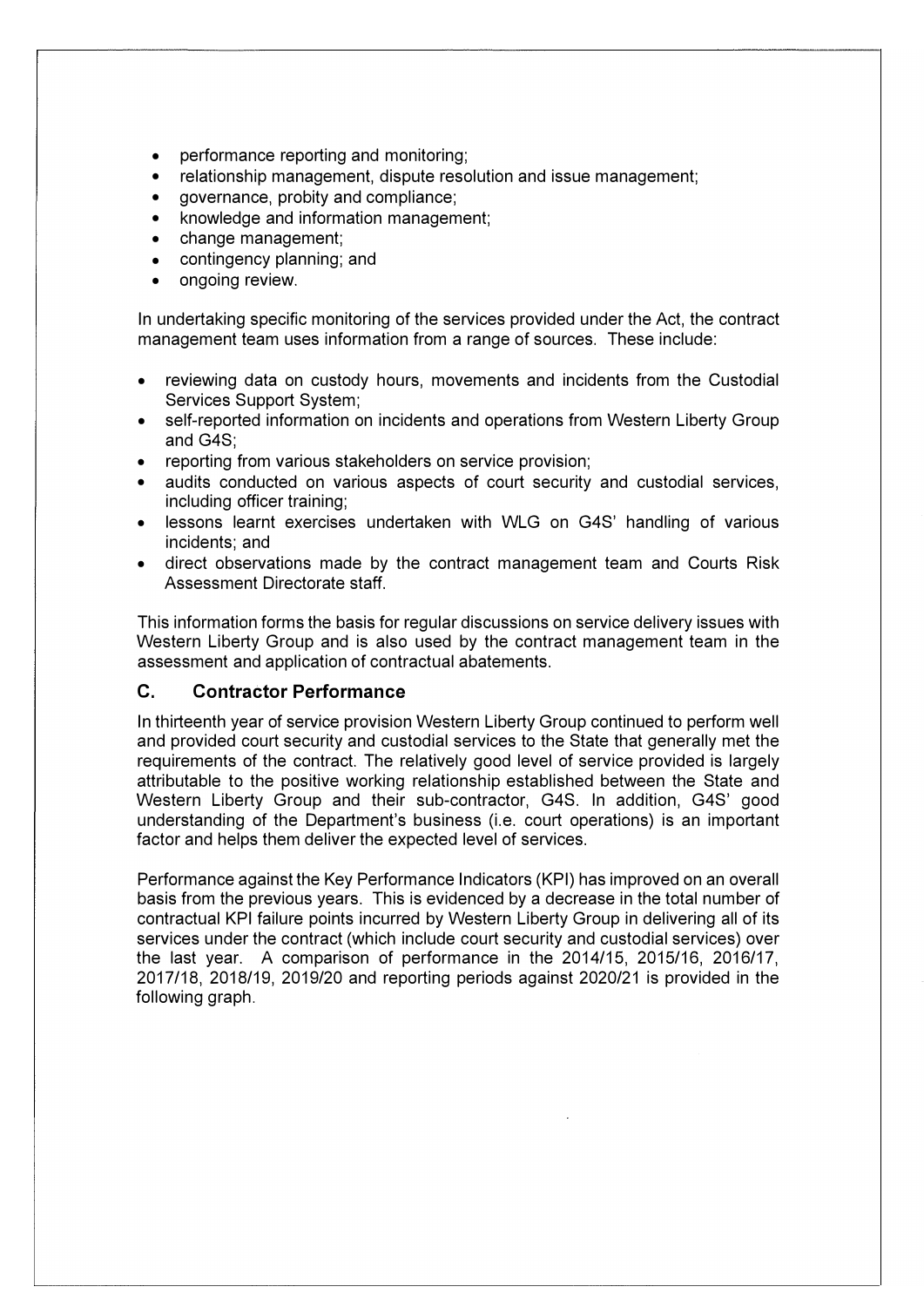

■ 2014/15 2015/16 2016/17 2017/18 2018/19 2019/20 2020/21

It should be noted the application of abatements in itself should not be solely relied upon to measure Western Liberty Group's overall performance and that it is an indication of areas where improvement was required in services delivered in 2020/21.

In that respect, there were some performance/service delivery issues with Western Liberty Group failing to provide gallery guards on numerous occasions because of peak service demands. In that respect, there were occasions where a large number of co-accused trials (some with high co-accused numbers) running concurrently and for a long period of time (i.e. three high profile trials with one running for 4 months and two for 2-3 months) which stretched G4S resources. The department being cognisant that these unusual events significantly increased service demand resolved not to abate the contractor. These unusual events were neither within the control of the contractor nor manageable within their staffing arrangements to satisfy KPls on a daily basis.

Other performance/service delivery failures related to not complying with policies and procedures, delivering a person in custody late to court on a few occasions and releasing a person to freedom without authority due to a case of mistaken identity.

Notwithstanding the above service failures, on the whole Western Liberty Group continued to provide a high level of court security and custodial services in the District Court Building and Central Law Courts Building during the reporting year.

#### **D. Reviews**

There was a review conducted of the Central Law Courts Building and District Court Building custody centres by the Office of the Inspector of Custodial Services during the reporting period. However, a report is yet to be received relating to the review.

#### **E. Contract Variations**

There were no contractual variations relating to court security and custodial services during the period.

#### **F. Contractual Disputes and Payment Issues**

The Contract Management Team and Western Liberty Group worked cooperatively to resolve all payment issues without referring them to arbitration. There was no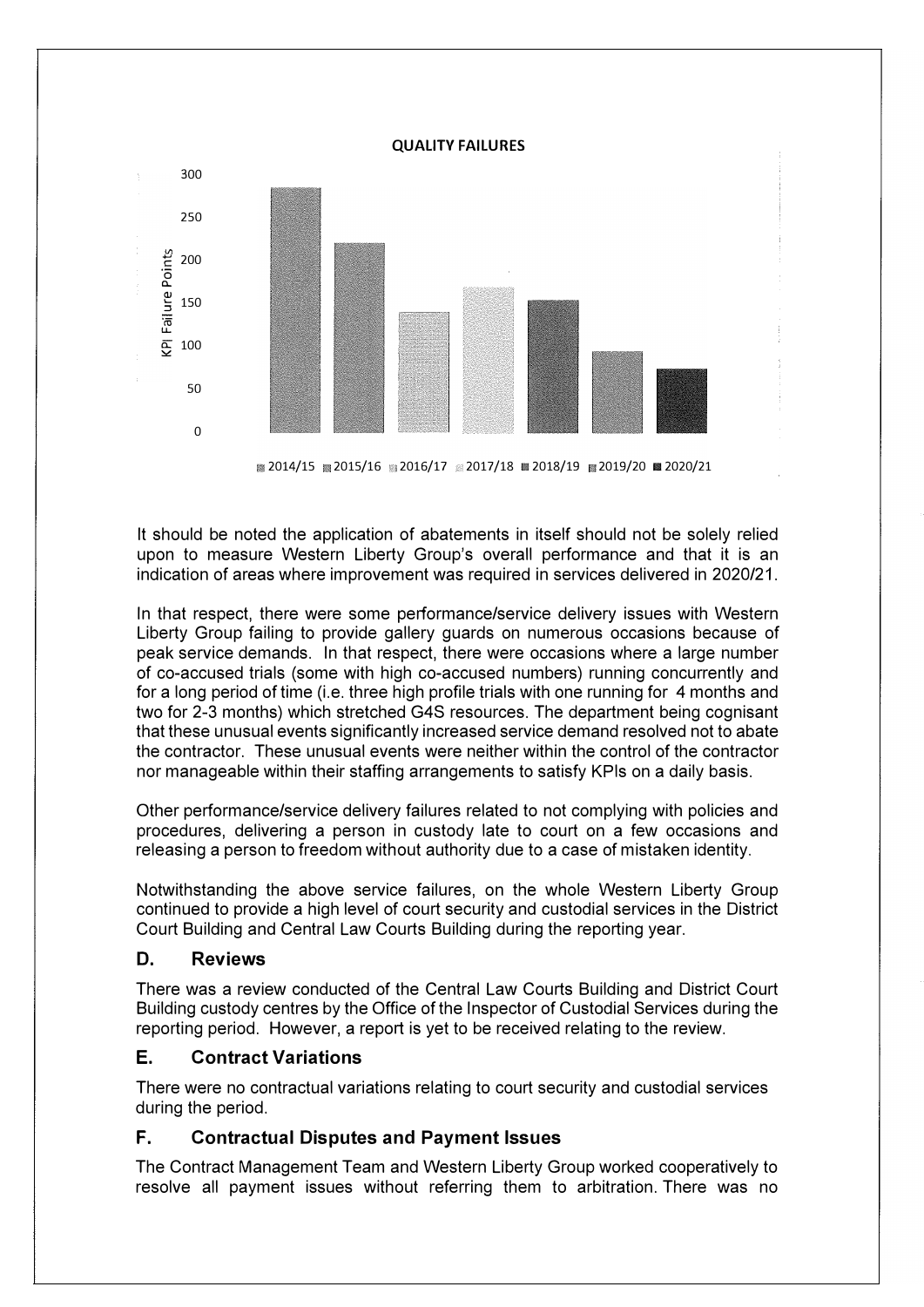contractual dispute regarding payment for court security and custodial services delivered in 2020/21.

### **5. CONTRACT COMPLIANCE**

#### **A. Key Performance Indicators and Abatements**

The contractor is required to meet certain KPls in the provision of services and is required to monitor and report its performance on a daily and monthly basis. The contract management team also conducts targeted monitoring to verify the contractors self-reporting in this regard. There is also a reliance on various stakeholders to report service failures to the contract management team.

Failure to meet KPI standards can result in payment abatements being imposed against Western Liberty Group with the value of the abatements determined through the application of specified formulae contained in Annexure H of the Services Agreement. In determining the extent to which abatements would be enforced, consideration was given to the impact on court operations, the level of operational risk involved and the need to provide a commercial incentive for Western Liberty Group to improve performance. This meant abatements were not applied to a number of noncritical service failures in recognition of the need to balance punitive actions with relationship management. This is a critical aspect in successfully managing the contract given the partnership arrangement envisaged and its longevity.

The following table provides a summary of KPI failures and associated abatements applied in 2020/21.

#### **Service Failures against Court Security and Custodial Service KPI**

|                         |    | Key Performance Indicator                                                                       | <b>Failure</b><br><b>Incidents</b><br>(Points) | Abatement<br>s |
|-------------------------|----|-------------------------------------------------------------------------------------------------|------------------------------------------------|----------------|
|                         | 34 | Responding to duress alarms                                                                     | 0                                              |                |
|                         | 35 | Attending to safety and security incidents                                                      | 0                                              |                |
| Court Security Services | 36 | No unauthorised access                                                                          | 0                                              |                |
|                         | 37 | No unauthorised articles                                                                        | 0                                              |                |
|                         | 38 | Report safety and security incidents                                                            | 0                                              |                |
|                         | 40 | Comply with User Management and Court Security<br>Operating Plan and the Service Specifications | 19                                             | \$17,848.06    |
|                         | 65 | Comply with Policy and Procedures Manual and<br><b>Operating Manuals</b>                        | 7                                              | 6,428.86       |

#### **2020/21 Financial Year**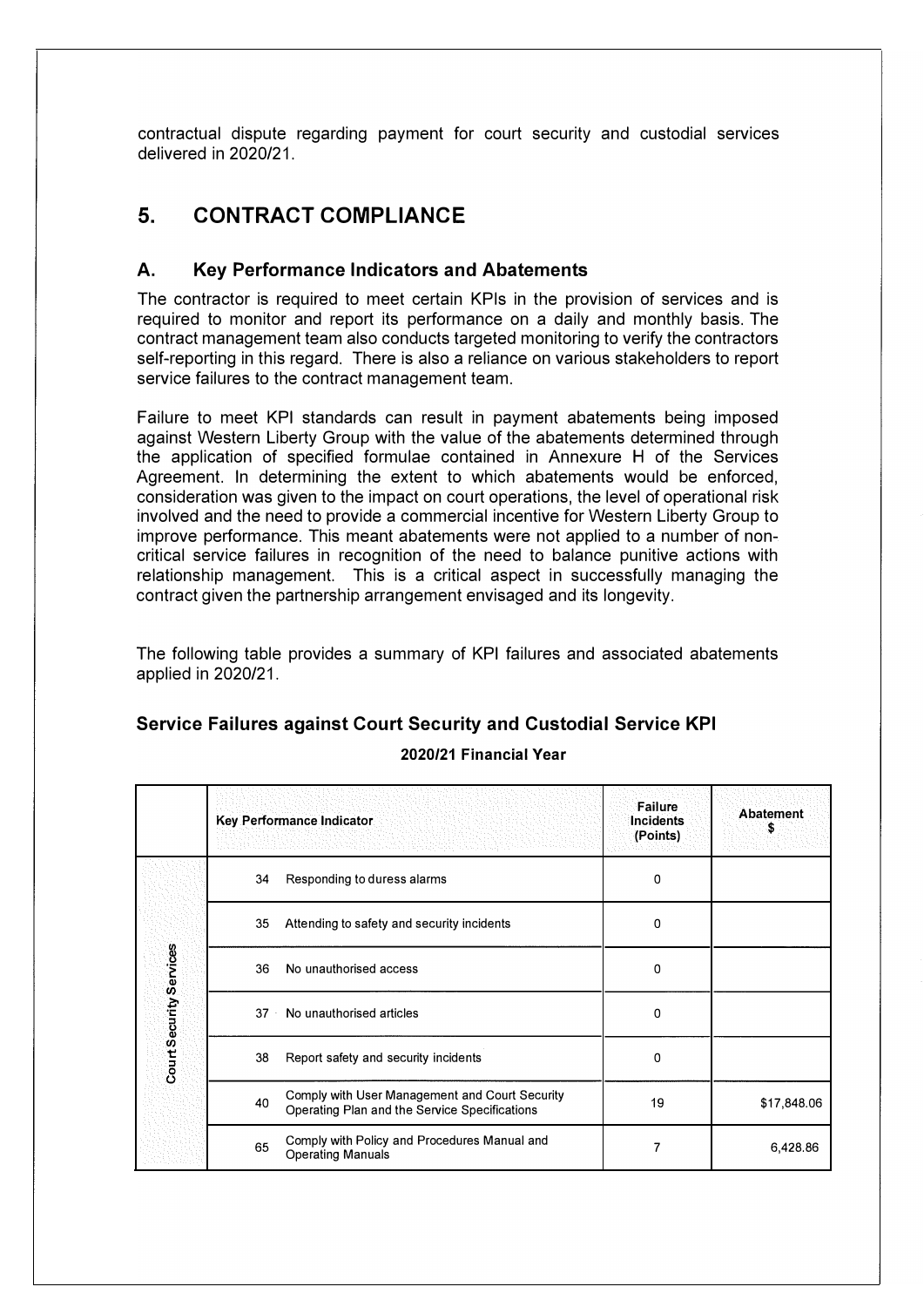|                                                                                                                             | 41  | Death in custody                                                                                               | 0              |             |
|-----------------------------------------------------------------------------------------------------------------------------|-----|----------------------------------------------------------------------------------------------------------------|----------------|-------------|
|                                                                                                                             | 42  | Serious injury to Person in Custody                                                                            | 0              |             |
|                                                                                                                             | 43  | Completed escapes from custody                                                                                 | 0              |             |
|                                                                                                                             | 44  | Unlawful release from custody                                                                                  | 4              | \$3,934.17  |
|                                                                                                                             | 45  | Assault upon a court user by a Person in Custody                                                               | 0              |             |
|                                                                                                                             | 46. | Persons in custody are delivered to court on schedule                                                          | 0              |             |
| <b>Custodial Services</b>                                                                                                   | 47  | Report custodial incidents                                                                                     | 0              |             |
|                                                                                                                             | 48  | Comply with Custodial Services Operating Plan and<br><b>Service Specifications</b>                             | $\overline{2}$ | \$1,817.50  |
|                                                                                                                             | 59  | Helpdesk shall acknowledge Helpdesk communications<br>as detailed in section 6.2.1 the Service Specifications. | 1              | 879.13      |
|                                                                                                                             | 60  | Provide a Monthly Performance Report in accordance<br>with section 6.4.2 of the Service Specifications.        | 0              |             |
|                                                                                                                             | 61  | Provision of Daily Performance Report and notification<br>of loss /interruption of essential services          | 0              |             |
|                                                                                                                             | 62  | The Project Company shall comply with section 6.4.4 of<br>the Service Specifications.                          | 0              |             |
|                                                                                                                             | 65  | Comply with Policy and Procedures Manual and<br><b>Operating Manuals</b>                                       | 20             | \$18,515.83 |
| Total Abatement points applied 2020/21<br>(Dollar value extrapolated using Average unit value based on the monthly invoice) |     | 51                                                                                                             | \$47,242.05    |             |
| <b>Total Abatements invoiced 2020/21</b>                                                                                    |     | 12                                                                                                             | \$11,651.54    |             |

**Note:** In the above table the abatement dollars are calculated based on the total quality failure points applied. However, when determining the final abatements charged for each month, 10 quality failure points (i.e. deemed to be "free points") are deducted from the abatements applied under the contract. Therefore, the total points abated do not correspond with the dollar amounts abated as shown above (i.e. while 51 total abatement points were applied only 12 abatement points attracted a dollar value of \$11,651.54).

#### **B. Service Provision**

Service demand and payment for the custodial services component of the contract is based on a fixed annual price for an anticipated band of court custody hours, with allowance for adjustment on an hourly rate basis should the actual custody hours fall outside of the set band. The band was established based on court custody data analysis and modelling performed in 2004 as part of the planning for the CBD Courts Project.

The actual custody hours of 179,065 was below the lower band limit of 206,381 for the reporting period. The average court custody duration was 4.64 hours per person compared with 4.43 hours per person in the previous period and the 2004 model average of 5.4 hours per person.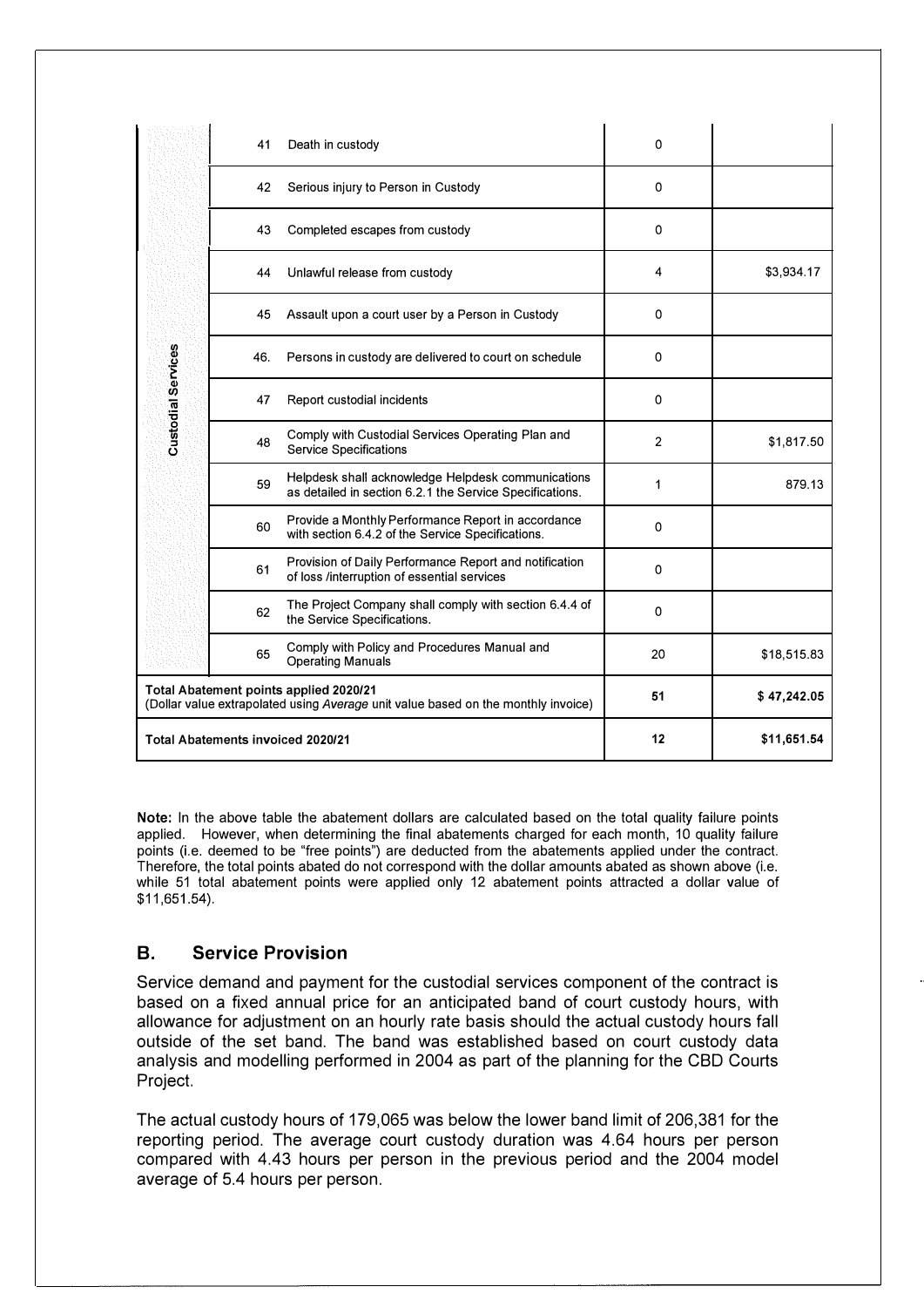The increase in custody hours is due to the increased number of accused appearing in person this year compared with last year which was impacted by the COVID-19 State of Emergency declared in WA and the suspension of jury trials occurring between March and July 2020.



#### **Cumulative Actual PIC Hours v Contractual PIC Hour Band**

Payment for the court security component of the contract is based on a fixed annual price for base building security and user management services plus a volume based adjustment for variable demand services such as gallery guards and court orderlies. Approximately 95% of the court security and custodial services received under the contract are subject to a fixed annual payment irrespective of the resources engaged by Western Liberty Group to provide the services.

Apart from the variable volume based costs for gallery guards and court orderlies the Department does not actively monitor or verify the resource hours utilised by Western Liberty Group. However, Western Liberty Group does provide this data on a monthly basis and it is presented below for general information purposes in the broader context of court security and custodial services provided to the State.

#### **Service Delivery Resource Hours Reported by Western Liberty Group**

| <b>Activity</b>                             | <b>Resource Hours*</b> |
|---------------------------------------------|------------------------|
| User Management and Court Security Services | 81,475.53              |
| <b>Custodial Services</b>                   | 80,886.95              |
| Total                                       | 162,362.48             |

Figures not verified and not to be taken as an indicator of service demand or cost. Figures are for the period 1 July 2020 to 30 June 2021.